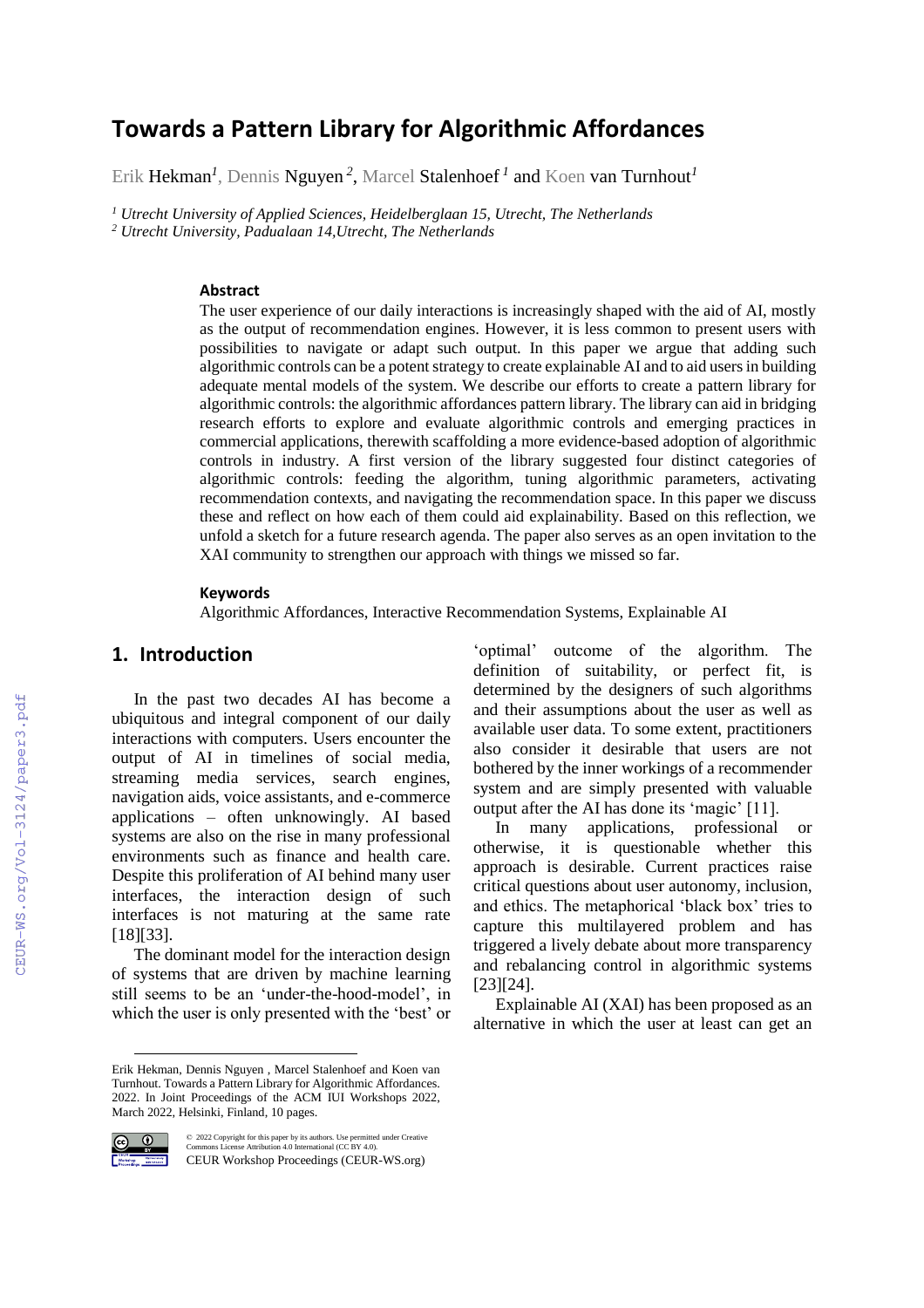explanation about the decisions made by the algorithm [13]. This not an easy task. It involves the technical challenge of creating machine learning models that generate output explanations but also the 'human factors challenge' of making such explanations fit for purpose in a certain operational context [26]. This paper is positioned towards the human factors challenge and suggests that allowing users to manipulate the parameters of an algorithm can be a viable strategy to enable them to understand and appreciate the outcomes of the algorithm. In other words: we propose that interactive recommendation systems and algorithmic controls in the user interface are well positioned to contribute to users' understanding of the algorithm. This offers a vital avenue for XAI.

Consider the scenario of personalized health care. Many health care institutions are considering data-driven approaches for medical diagnoses. Data about the patient, collected by the physician or otherwise provided by the patient, are fed into a decision support system (DSS) that employs machine learning to aid the physician in diagnosing the patient. If the DSS has been designed with an under-the-hood-model, the physician is simply fed with a suggested diagnosis, possibly supplemented with some sort of confidence score - or a brief list of possible diagnoses. If the DSS has been designed with explainable AI in mind, the physician can also retrieve explanations about the main factors that contributed to the suggested diagnosis, thus understanding the decision support in a better way. However, if the DSS is designed with algorithm controls, the physician may be able to manipulate certain data or parameters that led to the suggested diagnosis. In this way, she can contextualize the output herself and assess its dependency on the inputs used by the algorithm. The physician could then actively explore alternative diagnoses with the aid of the system.

Interaction designers are likely to be biased towards the last solution outlined in the scenario above. They are likely to consider interactivity as the most suitable approach towards XAI in many cases for three reasons. First, it aids understanding: humans learn many things through manipulation of the world and offering action possibilities could form a basis for the formation of mental models of the AI. Second: interactivity that places emphasis on choice is desirable in diverse contexts, especially when not all users are interested in explanations and configurability (e.g., e-commerce, navigation). Third: interaction is a natural avenue for personalization, as users

can explore the possibilities on their own initiative and 'dig' as deep as they like.

In this paper we will describe these interaction possibilities with automated, data-driven systems as algorithmic affordances. In short, algorithmic affordances cover a spectrum of design choices that allow users to interact with algorithms and steer their output more directly. To advance this agenda, we explored the state of the art and the potential of such interactive controls by compiling a pattern library: the algorithmic affordances pattern library. The idea is that we collect examples of interactive controls for algorithms from industry and academia within a single structure. We hope that such a pattern library can be an attractive asset of practical use for the industry by contributing to the solution repertoire of the field [30]. This can be expanded by adding new proposals from academia and results from user evaluations, leading into a more evidencebased practice for implementing algorithmic controls. Explainability is not the only reason for constructing the pattern library. We are interested in all potential benefits and drawbacks of algorithmic controls. However, since we think that algorithmic controls could be a potential avenue for greater transparency and autonomy of users, the proposed library may stimulate further development of applicable solutions in the field that reduce the downsides of many current algorithmic designs.

In this paper we describe our approach to develop this pattern library and the structure of its first version. We use this as a steppingstone to highlight how each category of algorithmic controls can aid explainability and outline the research agenda deriving from that. The paper is organized as follows: First, we describe the rationale for and core concepts behind the algorithmic affordances pattern library. Next, we describe our approach for developing the library, followed by the structure that emerged in the first iteration; we relate this structure to available work in academia and open questions concerning the application to explainable AI. In this section we also discuss related work in academia for each of the solution directions. Finally, we discuss open research questions for and next steps of developing the pattern library, as we invite the scientific community to aid us in developing this library further.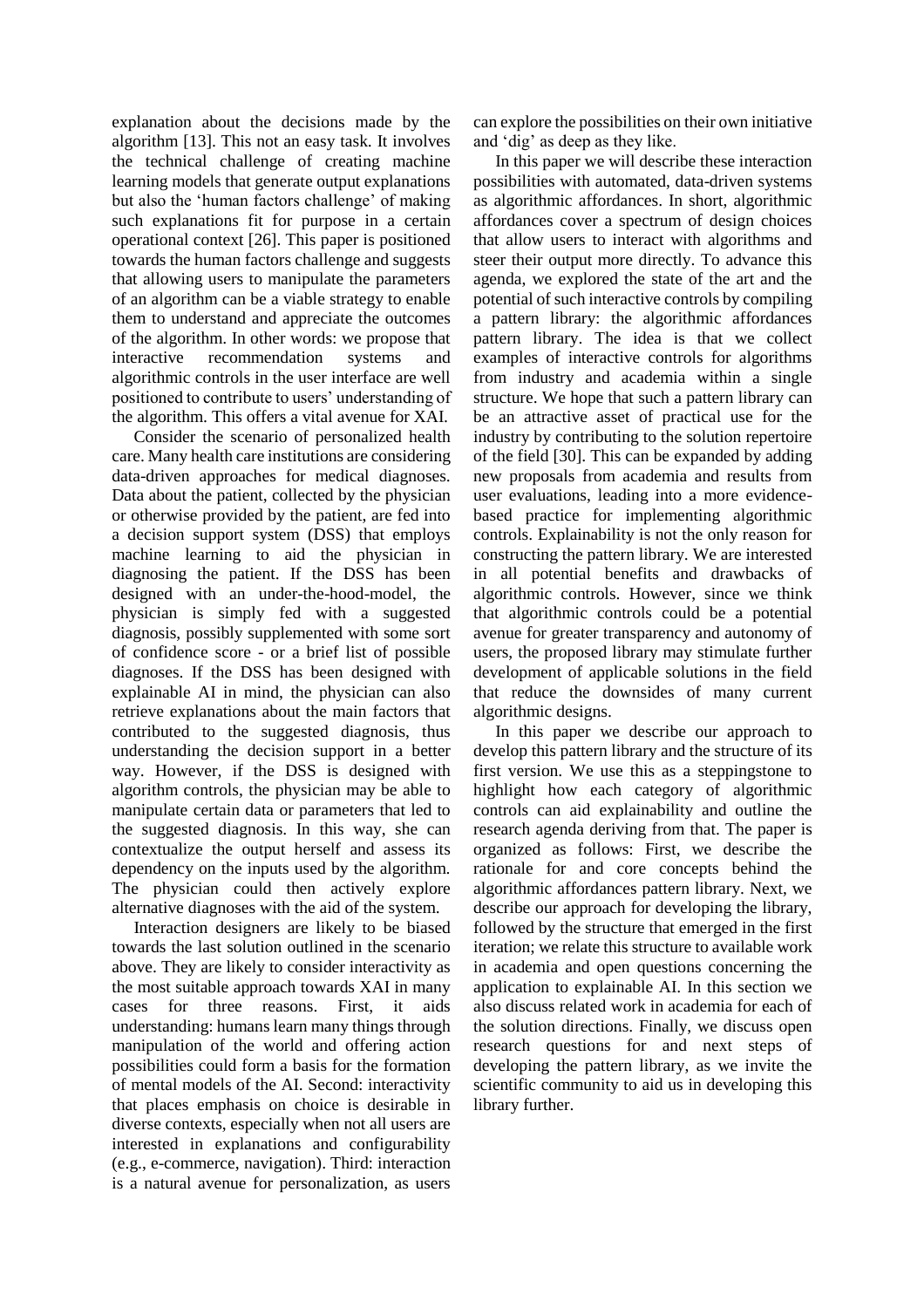## **2. Rationale**

### **2.1. Algorithmic affordances**

Algorithmic affordances are media affordances [20] that center on controlling how an automated system uses data input to calculate an output. In this sense, algorithmic affordances describe the spectrum of explicit and implicit (hidden) interaction possibilities that enable the user to engage with and eventually control the algorithmic system directly and/or indirectly. Affordances are inherently context dependent [10]. The most crucial factors are the interface and its underlying design choices as well as an individual user's understanding of a technology and her motivations. Concerning e.g., recommender systems, this may further include algorithmic awareness and an understanding of data [7]. The perceived usefulness and/or value of an output depends on the purpose of the automated system and often also on the richness of the available data. Providing users with controls to steer the inflow of data and weighing different parameters for the underlying model is not common in current algorithmic systems but also not entirely unheard of either. Several proposals have been made, as we elaborate in the next section.

We do not consider affordances as given or accidental but follow Norman in viewing them as something that can be consciously created by designers [22]. Designers may anticipate the possible uses of a system and invite users to use it in diverse ways through the interaction design of the system. This approach is common in the interaction design of interfaces, and it is questionable whether controlling algorithms should be an exception. For example, Ellsami et al. [9] suggest that many users form mental models of algorithms that are inadequate considering the complexity of modern-day algorithms. Rather than making an argument for clearer explanations, they propose what they call 'seamful design'. Seamful design does not hide the inner workings of an algorithm behind the interface to deliver a user experience which is as smooth as possible, but instead intendedly designs the interface so that users are explicitly confronted with traces of the algorithms' operations in the background. In this way, users may become aware of the choices that are being made for them. Eventually, they not only gain algorithmic awareness but also a better conceptual understanding of how algorithms work and thus

more accurate mental models. Although we work in line with this idea, in our notion of algorithmic affordances the primary objective is to increase the user's autonomy and possibilities for control, rather than consciousness of the inner workings per se.

# **2.2. Algorithmic affordances and XAI**

Explaining the trustworthiness, causality, transferability, informativeness, confidence, fairness, accessibility, interactivity, and privacy awareness are key goals of XAI [2]. Common modes of delivering these explanations are text and graphics [34]. For example, textual explanations can uncover the inner workings of an algorithm and reveal how its results are calculated to a user who is new to a system. This communication effort may build trustworthiness and/or confidence in the algorithm. However, textual and graphical explanations remain supplementary and not necessarily central to the interaction with an algorithm. The concept of algorithmic affordances takes here a different route by focusing instead on explanation through interaction.

Zhang & Chen make a distinction between model intrinsic and model agnostic explanations [34]. Model intrinsic explanations reveal the true inner workings of the algorithm, whereas model agnostic explanations provide post-hoc rationalizations which are less tied to the actual decision process of the algorithm. In principle, algorithmic affordances follow the model intrinsic route since they would allow users to make adaptations to the system output. However, this does not mean that the full complexity of the algorithm needs to be completely exposed. The designer may be selective with the elements of the algorithm that are "freed" for user control and the respective interaction possibilities may be designed in accordance with a simplified idea of the algorithm in use.

We argue that offering controls over an algorithm invites the user to actively explore how different factors influence the outcome of an algorithm. This goes further than 'just telling' users how the algorithm works but may provide users with a deeper conceptual understanding of it that stems from their personal experience with the system. That can be considered an advantage over basic textual-graphic explanations, though both approaches could support each other. While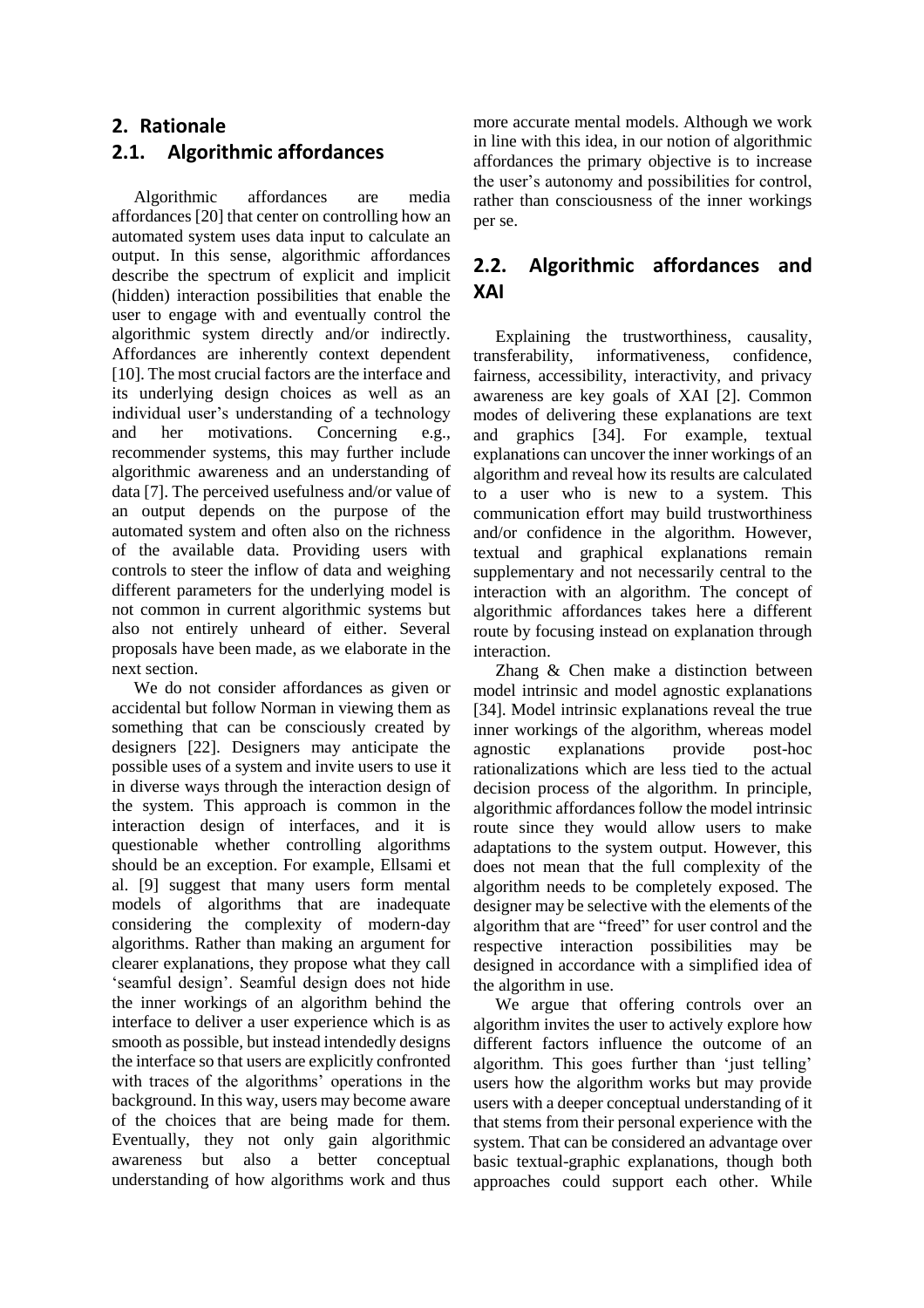Arrieta et al. highlight that interactivity is a crucial part of XAI, their work mostly focus on domain experts as users and the relationship with the mental model of the user remains unexamined [2]. Note that our proposal is not to replace explanations with controls altogether, we merely suggest controls can be an asset to the repertoire of the designers of XAI.

# **2.3. Why a pattern library?**

Pioneered by Christopher Alexander (1979) design patterns are a common way to define a design language [1]. Design patterns are reusable solutions to common problems interaction design. A pattern library comprises of a set of interrelated solutions (a pattern language) for a larger problem area. It can be seen as partly prescriptive, partly generative theory ([27]. Using pattern-libraries is a common approach in interaction design to harmonize an interaction language across different domains [4]. There were several considerations for constructing an algorithmic affordances pattern library. Our first consideration builds on the observation that the interaction language for algorithmic control was scattered across different domains, whereas in our view the interaction language could be defined in a domain independent way.

Second, while we noticed that algorithmic affordances were prevalent in diverse commercial systems, there seemed to be a disconnect between industry practice and academia. Proposals from academia found no uptake in practice, while patterns in commercial systems were insufficiently described and evaluated in academic literature. A pattern library could act as a boundary object: on the one hand, it should provide practitioners with useful practical information and concrete ideas for how to add interactivity to their algorithms. On the other hand, it should serve as a systematic overview of scientific research. More specifically, we intended to present solutions for algorithmic affordances in conjunction with the latest available evidencebased insights from academia for the effectiveness of different solutions. In this way, the pattern library aims for optimizing the knowledge transfer between academia and industry.

Finally, we also have an educational objective with the pattern library. Designers need to have a good sense of the available solutions. Offering a library may inspire young designers to expand their solution repertoire by looking at solutions they recognize from their own experience from a new angle and by being confronted with novel solutions they were previously unaware of [30].

# **3. Approach**

Inspired by best practices for constructing pattern languages [21], the first version of this pattern library was composed by a combination and triangulation of three approaches [28][29] First, we looked for patterns in the 'wild', meaning we examined well known online services such as social media, streaming content services and dating apps for algorithmic controls. Second, we performed a scan of the literature to look for proposals for algorithmic controls and evaluation of such controls by researchers. At first glance, the literature about algorithmic controls seemed scattered across different fields, such as management science (e.g. [6]), information systems (e.g. [25]), computer supported collaborative work (e.g. [32]) and humancomputer interaction (e.g. [14]). Much of this work concerns the question of whether users appreciate some form of control over algorithmic decisions. The reviewed studies come to a positive evaluation: allowing for control reduces algorithm anxiety and increases trust in the system. However, less research has been conducted on the actual design of such controls. The closest to a systematic effort that explores the solution space of algorithmic controls centers on interactive recommendation systems (i.e. [16]). Third, we initiated two student projects explicitly soliciting for algorithmic controls. These projects were executed at two different master's programs at the intersection of data science, humanities, and design. The goal of the exercise was to design a recommender system for video-on-demand services of public service media, taking public values into account. Students designed controls to empower users to make better selections within the offer, but also to invite users to explore more diverse content.

Drawing from these three sources, we composed a first version of the pattern library. We considered something to be a pattern candidate when the control occurred in two sources, for example both an academic proposal and a commercial system, and when it was sufficiently different from other controls. This led to 15 initial pattern candidates, which were subsequently clustered into four categories, signifying a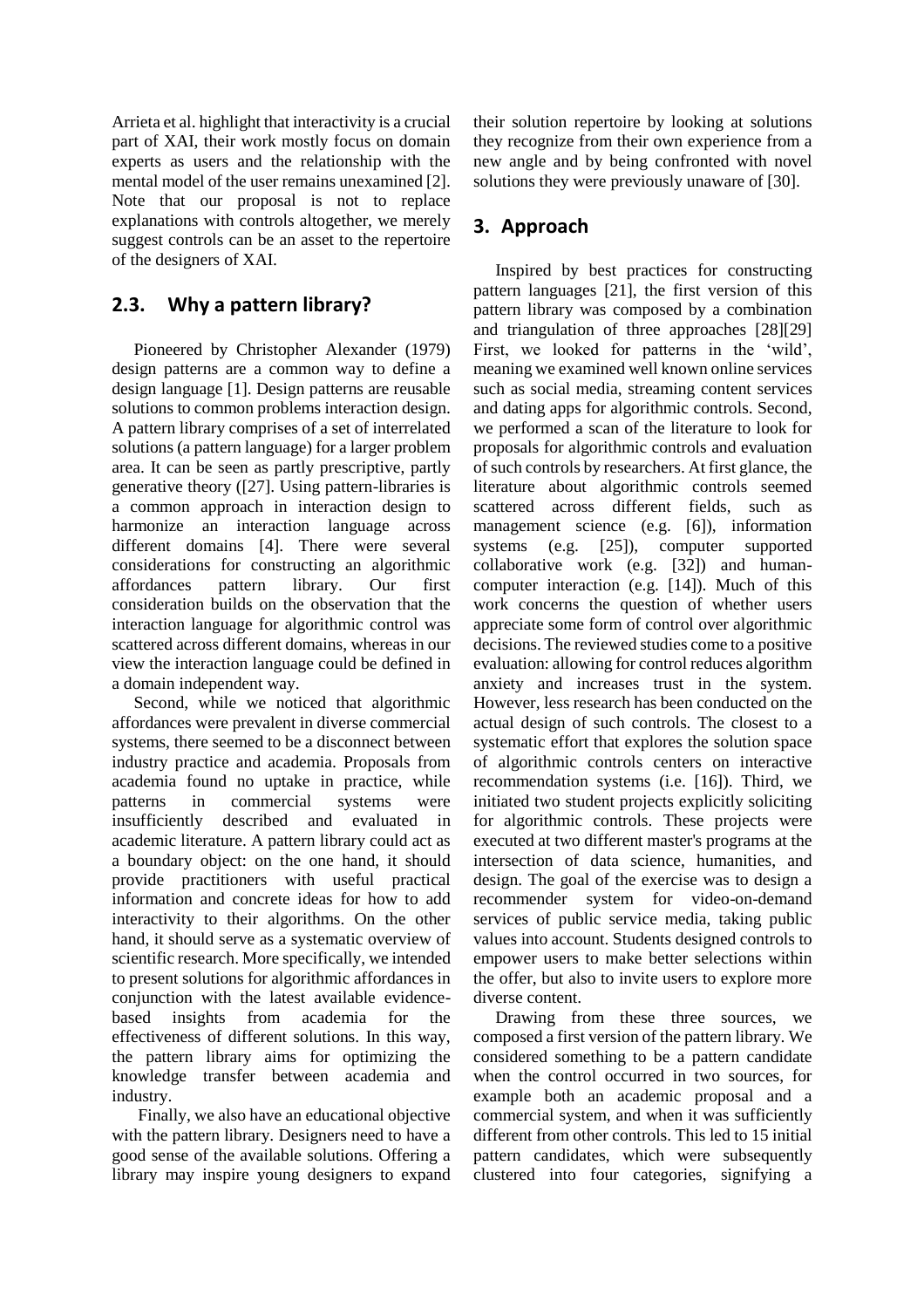fundamentally different solution direction: controls for feeding (or training) the algorithm, controls for tuning the parameters of the algorithm, controls for activating algorithm, controls for activating recommendation contexts and controls for navigating the recommendation space. Following this first iteration, we will publish a first version (see Figure 1) of the pattern library [17] and iterate these steps. We are planning to initiate new student projects with a different challenge and do a more systematic literature review. Also, we try to involve a wider audience of practitioners and students in the effort of identifying patterns 'in the wild'.



**Figure 1**: Screenshot of the algorithmic affordances pattern library [17]

# **4. The Algorithmic Affordances Pattern Library**

In this section we describe the current structure and contents of the library.

### **4.1. Feeding the algorithm**

The first category of algorithmic controls is intended to feed the algorithm with information of user preferences. Many social media enable this in the form of a 'like', 'favorite' or 'recommend' item. In the context of social software, such features serve the double function of informing the algorithm and informing other users of the software. For example, users using the like function in Twitter (illustrated with a little heart shape) are aware that other users are notified

about this action, in particular the author of the message (see Figure 2). The latter is important for users [5] and the algorithmic output relying on 'likes data' may not be on top of the mind for users. As a result, the control may not help with building an accurate mental model of the algorithm [9].



**Figure 2**: The favorite and heart buttons were subtly different ways of feeding Twitter's recommender algorithm, but the change had a substantial impact on users as Bucher & Helmond [5] have shown.

Other patterns that we identified for feeding the algorithms include: cold-start solutions (where users are asked to feed the algorithm with initial information), curated lists (where users are asked to sort items in a list according to their preferences), and blacklists (in which users are allowed to ban items to prevent them from being recommended). Although these patterns may feel much more as direct controls of the algorithm, they seem to suffer from similar problems in terms of supporting the formation of a mental model of the algorithm. First, it is unclear what the scope of the actions are when the user is providing feedback about a particular item, an author, a topic, or another category. Second, the feedback of the system is delayed and indirect. A recommender may give different outputs in the future, but users are seldom aided in understanding how to relate this to their own previous actions.

Considering these problems, the patterns in this section of the library may not be the best solutions for the goals of XAI. The idea of training an algorithm by giving it regular feedback on its behavior may be a natural (i.e., anthropomorphic) model for users, but its indirect character forms a major drawback for its adoption in XAI. As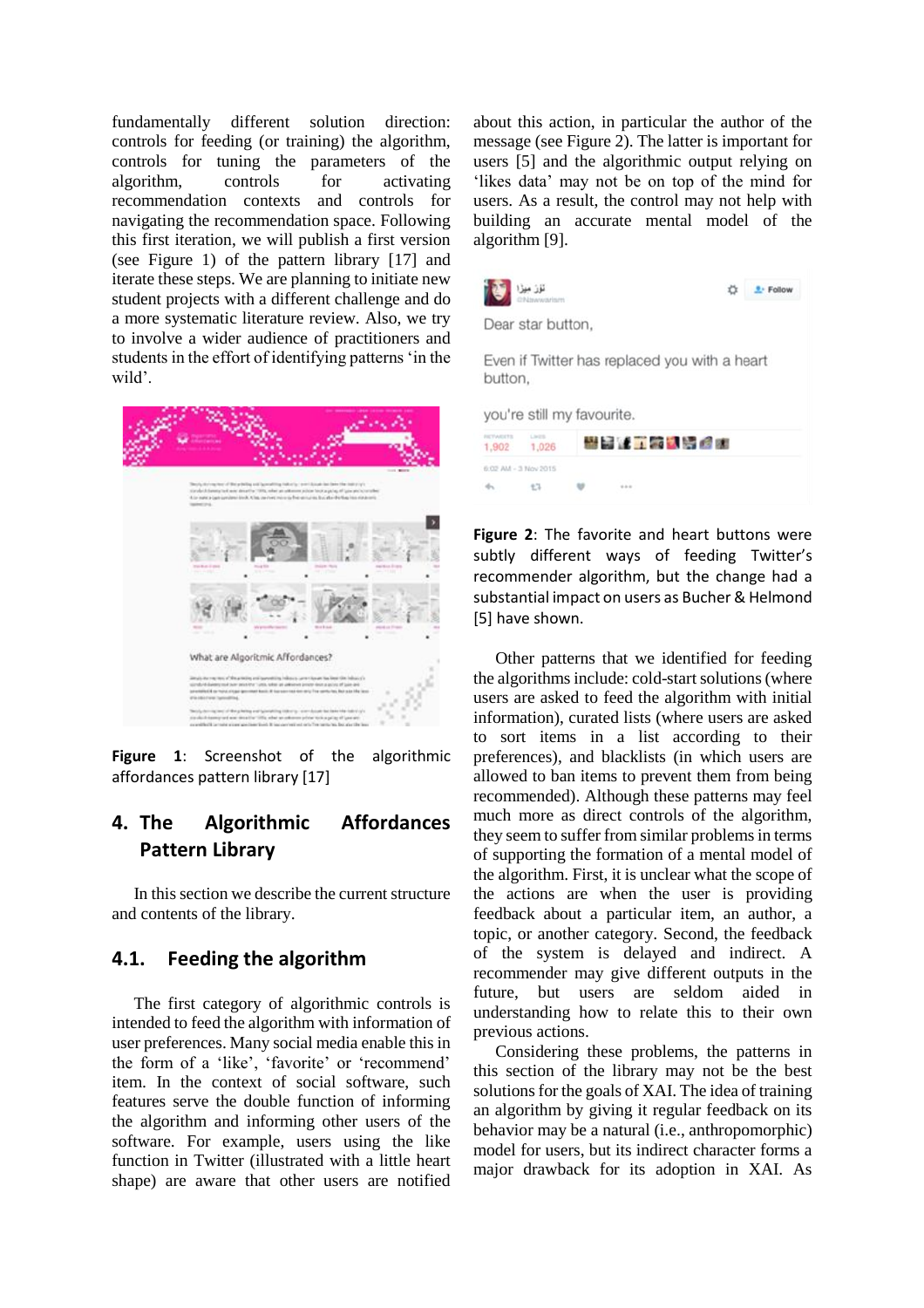controls for feeding the algorithm play a key role in many recommenders, there is an imperative for developing solutions that support the users' mental model in a better way. At least users need feedback about the impact of their actions on the algorithm [9].

#### **4.2. Tuning algorithmic parameters**

A more direct, and for XAI a more vital approach, might be to offer users direct control over parameters within the algorithm. The most straightforward solution is to enable them to open or close certain data sources as input for the algorithm. This solution was applied in our design project about recommender systems that adhere to public values conducted by several student groups. We were, however, unable to locate an example in a commercial system or a proposal in academic literature. A related idea is to allow users to change weights to elements of the decision-making algorithm such as data sources or intermediate variables included in the modelling. This is implemented in the legal search engine 'fastcase' [12], (figure 2) and it has been proposed by academics as well (e.g. [31]). Nascent studies suggest that such controls are appreciated by users. For example, Jin et al. [19] have tried to add algorithmic controls for music recommendation. They let users control the weight of six characteristics: mood, location, weather, social aspects, current activity, and time of day. This control increased perceived recommendation quality without increasing cognitive load. Users also liked to play with the system.

| Relevance Algorithm                                                                                                                      |                           |            |
|------------------------------------------------------------------------------------------------------------------------------------------|---------------------------|------------|
| Search Relevance Score<br>(This scores each document based on the numerosity, proximity)<br>diversity, and density of your keywords)     | $\circ$                   | 7.5<br>10  |
| <b>Large Document Relevance</b><br>(This shows the nelexance for larger documents)                                                       | $\Omega$                  | 10         |
| Small Document Relevance<br>(This shows the inimusnos for very short documents, such as ap-<br>peak that singly affirm the lower court). | 0.51                      | 10         |
| Authoritativeness<br>(This scores judicial opinions by how many times they have been<br>cast)                                            | ö<br>ö                    | 50000      |
| <b>Frequently Read</b><br>(This machine learning tool provitizes documents frequently read)<br>as the Fastcase service).                 | $\circ$                   | 50         |
| <b>Frequently Printed</b><br>(This machine knowing tool promitizes documents histographicates)<br>ed in Fashcase)                        | $\alpha$                  | $60 - 100$ |
| <b>Frequently E-mailed</b><br>(This machine loancery tool promitives documents frequently a-<br>maked in Favorand)                       | $\circ$<br>$\overline{a}$ | 50         |

**Figure 3**: Screenshot of the fastcase [12] legal search engine, which allows users to give different importance to certain parameters in the search process.

There are also proposals in the literature to make the full complexity of an algorithm controllable for the user. For example, Gretarsson et al. [15] enable users to adjust decision paths

(Figure 4). They built a recommender in which users can adjust the decision process in each of its layers. This solution gives users full control over the algorithm and allows them to explore the decision-making process in greater detail. However, it may not be feasible to apply this to all kinds of algorithms and in many cases the approach might be 'too direct'. It is often not necessary to completely align users' mental model with the technical implementation of the algorithm. A related idea is PeerChooser, by O'Donnavan et al. [8] which allows users to switch between recommendations crafted for them, and those crafted for other users (digital twins) at smaller or bigger distances. However, in this proposal the potential for supporting the users understanding of the algorithmic decisions is still to be explored.



**Figure 4**: Gretarsson et al. (2010) propose a recommender in which users can influence each part of the decision the recommender takes, thus getting a full notion of the inner workings of the recommender.

Proposals that allow users to tune algorithmic parameters seem to have great potential to achieve explainability of the algorithms involved, because they allow for a very direct manipulation of the algorithm and users can explore the influence on the output immediately; they are the most model intrinsic approach [34]. At the same time, the proposals that we found were still very explorative and 'literal' with regards to the inner workings of the algorithm. To implement this in a way that fits the task context, and the mental model of the user will be a challenge. To us it seems insufficient to just expose the inner working of the algorithm; instead, more direct user controls should bridge between them and the decision of the algorithm in a specific task context.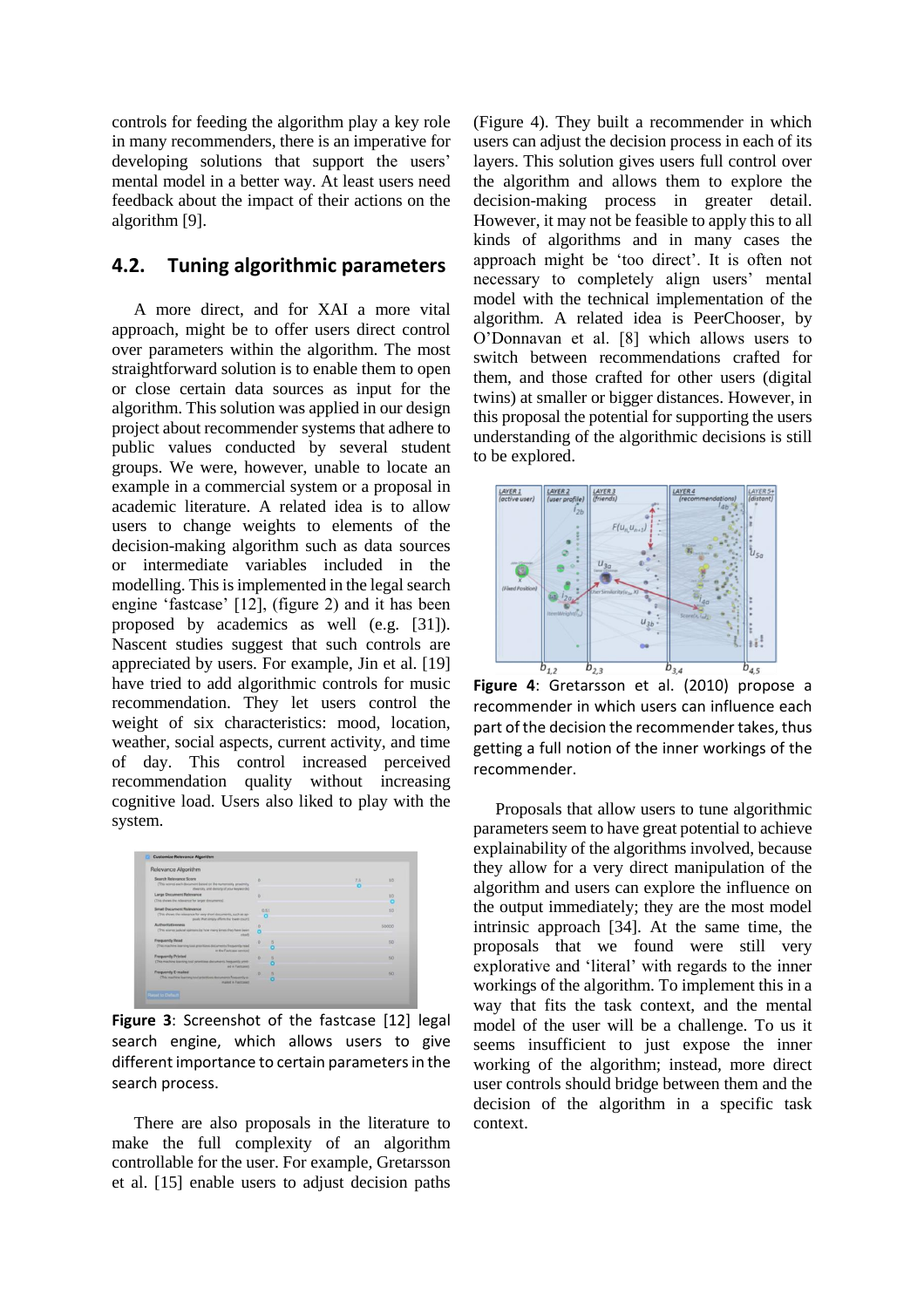# **4.3. Activating recommendation contexts**

A third approach to allow users to give control to the algorithm is the notion of context specification. Different user contexts may ask for different settings of the algorithm and different data to be used to train the algorithm. There may be settings in which the user does not want the algorithm to learn from his actions or when the user needs different recommendations. A wellknown example is Netflix's "who is watching?" function, which allows users to 'build' different recommendation profiles for e.g., their children. Similarly, the 'Incognito' function in Google Chrome allows users to avoid some of the personalization that is an integral part of Google's service. Different student projects also proposed 'reset' or 'chance' options in their recommenders, indicating a need to escape the profile that a recommender has built from time to time.

At first sight, these contextual control solutions do little to improve the explainability of algorithms and it is not the most promising avenue to explore in the context of explainable AI. Still, we should not immediately dismiss recommendation contexts as a way forward. There is a call for context sensitivity of explanations, and comparing system output for different contexts might help the user if these contexts are meaningful and designed with the right granularity.

# **4.4. Navigating the recommendation space**

A fourth, promising, avenue for exploring XAI, may be solutions that allow users to navigate the recommendation space. Rather than treating a recommendation as a point solution - a single best outcome - the system could present the user with a 'landscape' of outcomes of the recommender and controls to navigate it. A common solution 'in the wild' is the use of ordered lists, in music and movie recommenders such as Netflix and Spotify. The user is presented with a set of tiles suggesting multiple outputs of the recommender that might be relevant and is allowed an easy choice between them. E-commerce sites also explain the social

context that fed the recommendations "others who bought this item".

In the academic literature, we find more sophisticated examples of this central idea. Bakalov et al. [3] for example propose the idea of recommendation scapes (Figure 5) for controllable personalization. In their approach recommendations are not just ordered lists, but they take position in structured and interactive visualization. This helps the user to understand what alternatives the recommender may provide, and how they are related to the 'best option'.



**Figure 5**: Bakalov et al. [3] propose a recommender in which users can influence each part of the decision the recommender takes, thus getting a full notion of the inner workings of the recommender.

It is easy to imagine how this proposal can help the physician in the fictional example above. Medical diagnoses have a structure and presenting the outcome of the decision support system with respect to alternative diagnoses, combined with putting different weights to underlying data, might be an effective way to enable the physician to make a more educated decision on how to interpret the system output. We consider alternatives for the navigation of the recommendation space as a potent avenue for XAI although a custom design for each context will be needed.

### **5. Conclusions and discussion**

In this paper we have proposed that algorithmic controls could offer a workable solution for explainable AI. Algorithmic affordances offer a different mode for understanding the algorithm from textual explanations and graphics, possibly giving users a feeling for, - rather than only an understanding of -, the innerworkings of the algorithm. As interactive controls allow users to play with the system, they can be intrinsically tailored towards personal needs in understanding the algorithm, for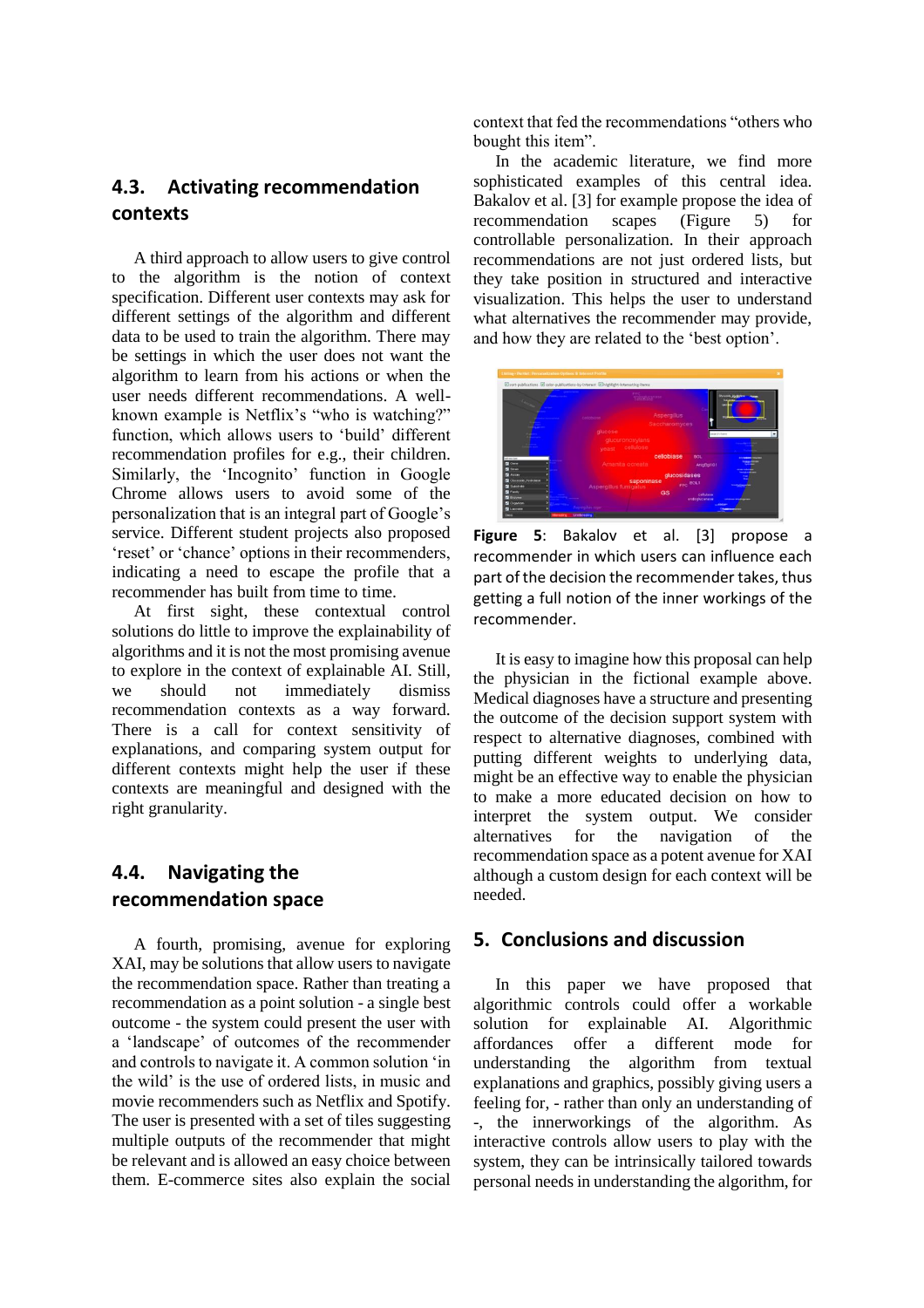a particular context of use. Algorithmic affordances, as we labeled such controls, have been explored in both industry and academia, but the current state is one of scattered exploration rather than a systematic and substantiated design research program. Moreover, little work has been done in relating the work on algorithmic controls to the substantial body of literature regarding explainable AI. We know too little about the situations in which algorithmic affordances can be a viable alternative to more conventional types of explanation and how the goals of XAI can be met through user control.

This paper modestly contributes to both problems. First, we have proposed a pattern library to draw together the currently dispersed work on algorithmic affordances, in a practical format. Second, while this work is far from complete, it is sufficiently mature to give first reflections about the potential application of algorithmic affordances to XAI. We found that certain categories of algorithmic control have potential for XAI, especially those which allow users to control algorithmic parameters directly and those which allow users to navigate the recommendation space. Other types of controls, such as those enabling users to feed the algorithm and to specify recommendation contexts seem less promising. In a next iteration, we will much more specifically examine the XAI literature to strengthen the link between the library and this field to be able to substantiate these findings. We also call for academics in this area to contribute and suggest improvements for our approach.

Schoonderwoerd et al. suggest that explainable AI should follow a human-centered design approach [26]. In their view, explanations need to be deeply rooted in the specific context of use. Indeed, with increasing complexity of algorithms, it seems a priority to make sure explanations are context specific and user-centric, rather than system centric. The user should understand why the explanation is relevant to her current interactions with the system. Our plea for interactive controls for algorithms follows the same logic. Formulating a generic interaction language such as we did in this first version of the algorithmic affordances pattern library is, however, only a necessary intermediate step. Interactive controls derive their meaning from their use-in-context. Integrating controls, such as proposed in the library, into a particular system requires profound understanding of the users and the way they will use the system and the way they give meaning to its operation in use. The pattern

library can be used in the generative phases of the design process. If designers use tried and tested solutions as prototypes for specific use contexts, they have a solid basis to appropriate them and make them fit for use. This appropriation practice can in turn feed back into better pattern descriptions. We are confident that this process will yield explainable and controllable algorithms that are fit for use in real life contexts.

### **6. Acknowledgements**

The authors would like to thank the students participating in the projects that fed into the library. This research was partly funded by a grant by the SIDN Fonds, The Netherlands.

### **7. References**

- [1] Christopher Alexander. 1979. The timeless way of building. New York: Oxford university press.
- [2] Alejandro Barredo Arrieta, Natalia Díaz-Rodrı́guez, Javier Del Ser, Adrien Bennetot, Siham Tabik, Alberto Barbado, Salvador García, Sergio Gil-López, Daniel Molina, Richard Benjamins, and others. 2020. Explainable Artificial Intelligence (XAI): Concepts, taxonomies, opportunities and challenges toward responsible AI. Information Fusion 58, (2020), 82–115.
- [3] Fedor Bakalov, Marie-Jean Meurs, Birgitta König-Ries, Bahar Sateli, René Witte, Greg Butler, and Adrian Tsang. 2013. An approach to controlling user models and personalization effects in recommender systems. In Proceedings of the 2013 international conference on Intelligent user interfaces, 49–56.
- [4] Jan O Borchers. 2008. A pattern approach to interaction design. In Cognition, Communication and Interaction. Springer, 114–131.
- [5] Taina Bucher and Anne Helmond. 2017. The affordances of social media platforms. The SAGE handbook of social media, 233-253.
- [6] Berkeley J Dietvorst, Joseph P Simmons, and Cade Massey. 2018. Overcoming algorithm aversion: People will use imperfect algorithms if they can (even slightly) modify them. Management Science 64, 3 (2018), 1155–1170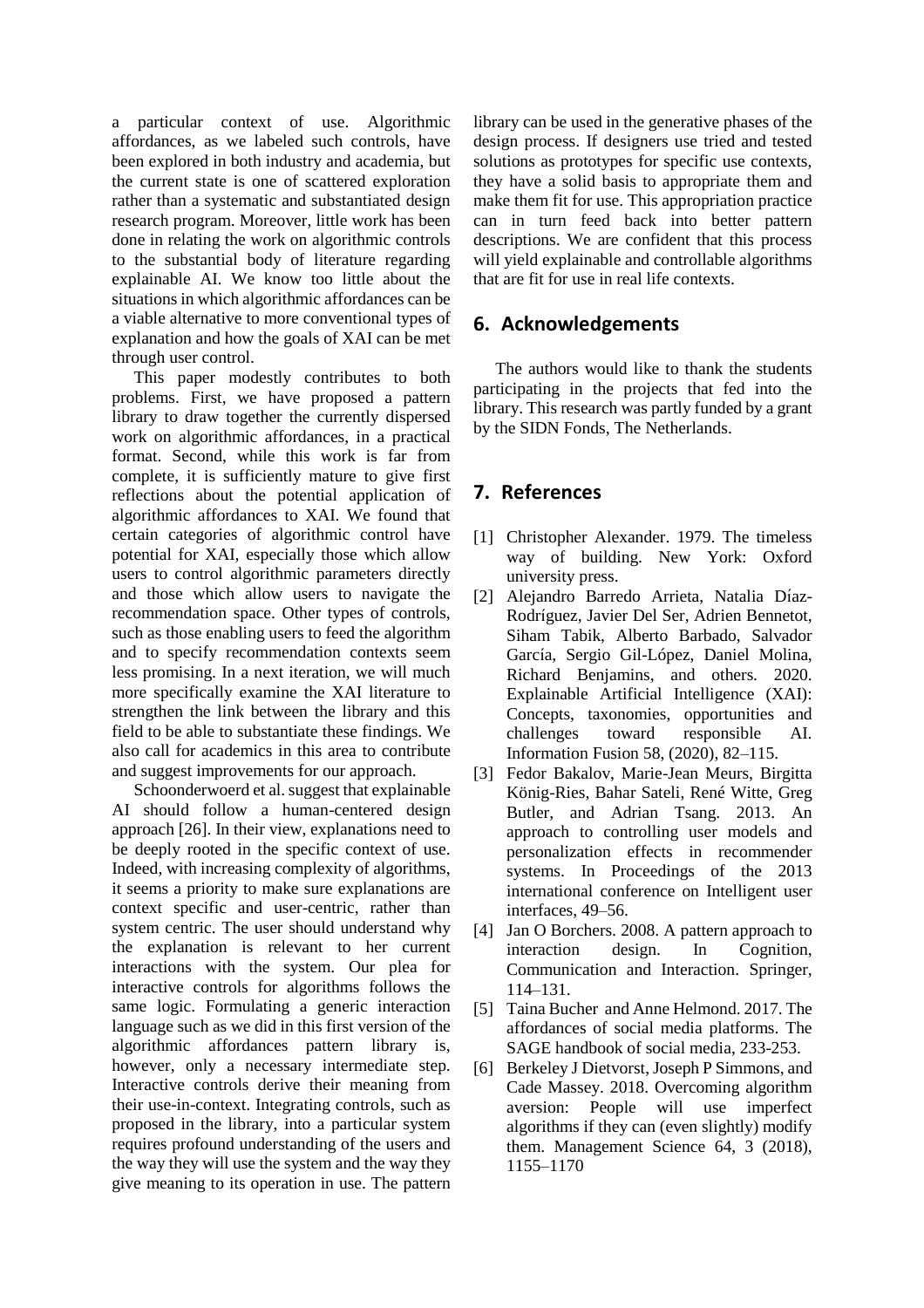- [7] Leyla Dogruel, Dominique Facciorusso & Birgit Stark (2020) 'I'm still the master of the machine.' Internet users' awareness of algorithmic decision-making and their perception of its effect on their autonomy, Information, Communication & Society, DOI: 10.1080/1369118X.2020.1863999
- [8] John O'Donovan, Barry Smyth, Brynjar Gretarsson, Svetlin Bostandjiev, and Tobias Höllerer. 2008. PeerChooser: visual interactive recommendation. In Proceedings of the SIGCHI Conference on Human Factors in Computing Systems, 1085–1088.
- [9] Motahhare Eslami, Karrie Karahalios, Christian Sandvig, Kristen Vaccaro, Aimee Rickman, Kevin Hamilton, and Alex Kirlik. 2016. First I "like" it, then I hide it: Folk Theories of Social Feeds. In Proceedings of the 2016 CHI Conference on Human Factors in Computing Systems (CHI '16). Association for Computing Machinery, New York, NY, USA, 2371–2382. https://doi.org/10.1145/2858036.2858494
- [10] Nancy Ettlinger. 2018. Algorithmic affordances for productive resistance. Big Data & Society 5, 1 (2018), 2053951718771399.
- [11] Kim Falk. 2019. Practical recommender systems. Simon and Schuster, 2019.
- [12] Fastcase legal search engine. https://www.fastcase.com/,
- [13] Randy Goebel, Ajay Chander, Katharina Holzinger, Freddy Lecue, Zeynep Akata, Simone Stumpf, Peter Kieseberg, and Andreas Holzinger. 2018. Explainable ai: the new 42? In International cross-domain conference for machine learning and knowledge extraction, Springer, 295–303.
- [14] Ben Green and Yiling Chen. 2019. The Principles and Limits of Algorithm-in-the-Loop Decision Making. Proc. ACM Hum.- Comput. Interact. 3, CSCW, Article 50 (November 2019), 24 pages. DOI:https://doi.org/10.1145/3359152.
- [15] Brynjar Gretarsson, John O'Donovan, Svetlin Bostandjiev, Christopher Hall, and Tobias Höllerer. 2010. Smallworlds: visualizing social recommendations. In Computer graphics forum, Wiley Online Library, 833–842
- [16] Chen He, Denis Parra, and Katrien Verbert. 2016. Interactive recommender systems: A survey of the state of the art and future research challenges and opportunities.

Expert Systems with Applications 56, (2016), 9–27.

- [17] Erik Hekman, Koen van Turnhout, Marcel Stalenhoef Algorithmic Affordances Pattern Library. [www.algorithmicaffordances.com](http://www.algorithmicaffordances.com/)
- [18] Lars Erik Holmquist. 2017. Intelligence on tap: artificial intelligence as a new design material. Interactions 24.4 (2017): 28-33.
- [19] Yucheng Jin, Nyi Nyi Htun, Nava Tintarev, and Katrien Verbert. "Contextplay: Evaluating user control for context-aware music recommendation." In Proceedings of the 27th ACM Conference on User Modeling, Adaptation and Personalization, pp. 294-302. 2019.
- [20] Ulrike Klinger and Jakob Svensson. 2018. The end of media logics? On algorithms and agency. New Media & Society 20, 12 (2018), 4653–4670.
- [21] Gerard Meszaros and Jim Doble. 1997. G. A pattern language for pattern writing. In Proceedings of International Conference on Pattern languages of program design (1997), 164.
- [22] Don Norman. 2013. The design of everyday things: Revised and expanded edition. Basic books.
- [23] Frank Pasquale. 2015. The black box society. Harvard University Press.
- [24] Frank Pasquale. 2020. New Laws of Robotics. Harvard University Press.
- [25] Raja Parasuraman, Thomas B. Sheridan, Fellow, IEEE, and Christopher D. Wickens. 2000. A model for types and levels of human interaction with automation. IEEE Transactions on systems, man, and cybernetics-Part A: Systems and Humans 30.3 (2000): 286-297.
- [26] Tjeerd A.J. Schoonderwoerd, Wiard Jorritsma, Mark A. Neerincx, Karel van den Bosch. 2021. Human-centered XAI: Developing design patterns for explanations of clinical decision support systems, International Journal of Human-Computer Studies, Volume 154, 2021, 102684, ISSN 1071-5819,

https://doi.org/10.1016/j.ijhcs.2021.102684.

[27] Koen van Turnhout, Sabine Craenmehr, Robert Holwerda, Mike Menijn, Jan-Pieter Zwart, and René Bakker. 2013. Tradeoffs in design research: development oriented triangulation. In Proceedings of the 27th International BCS Human Computer Interaction Conference (BCS-HCI '13). BCS